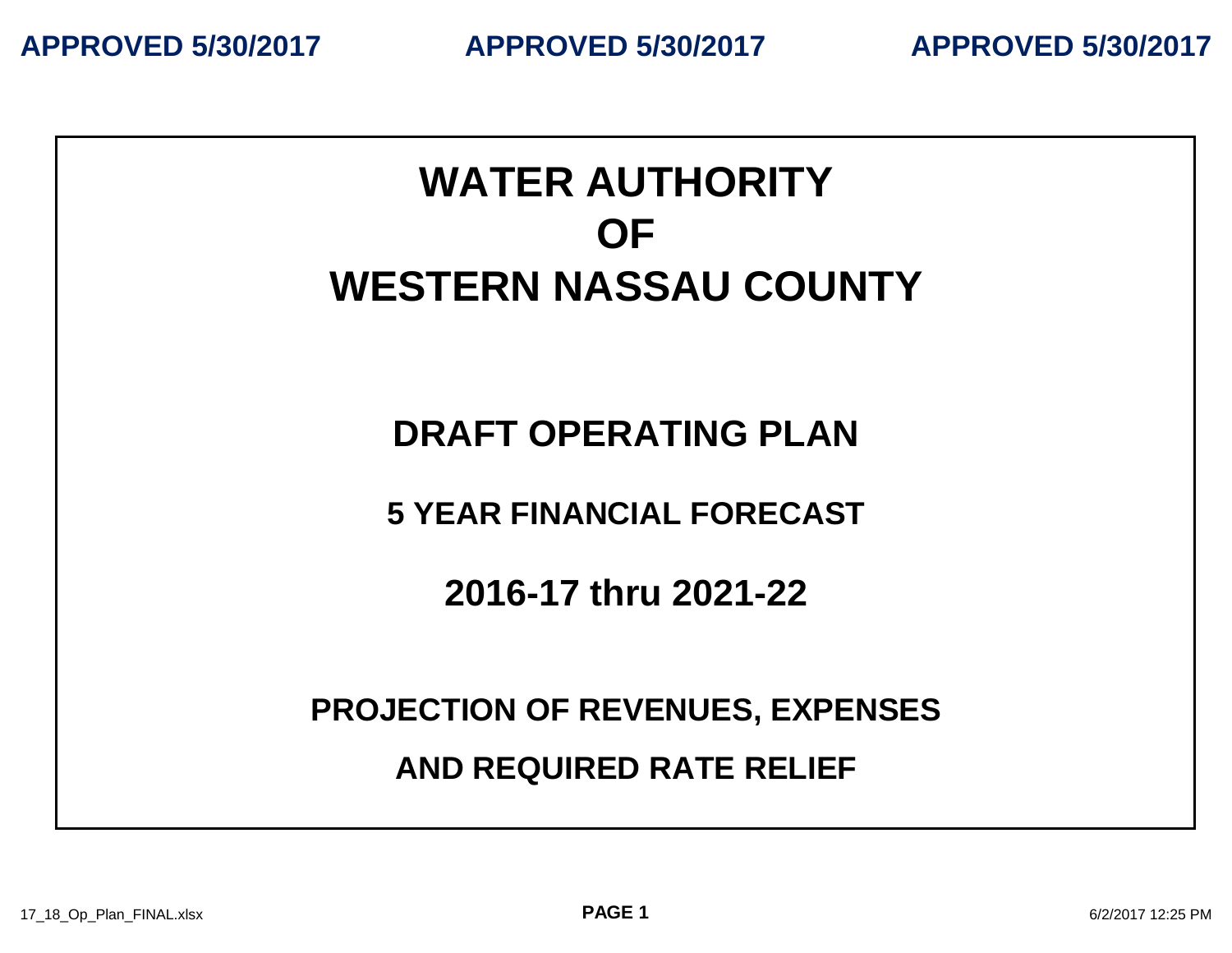# **APPROVED 5/30/2017 APPROVED 5/30/2017 APPROVED 5/30/2017**

| 5 Year Long Range Forecast<br><b>2.5% RATE CHANGE</b><br>2016-17 thru 2021-22<br><b>Fiscal Year Ending May 31</b><br>2016<br>2017<br>2018<br>2019<br>2020<br>2021<br>2022<br><b>OP PLAN</b><br><b>Actual</b><br><b>Forecasted</b><br>Forecasted<br><b>Forecasted</b><br><b>Forecasted</b><br><b>Adopted</b><br><b>Operating Revenues:</b><br>12,058,943<br>12,540,699<br>12,757,590<br>13,040,510<br>13,345,935<br>13,453,105<br>12,228,490<br>2,248,284<br>3,126,470<br>3,447,327<br>3,506,900<br>3,584,700<br>3,668,700<br>3,698,200<br>2,276,352<br>2,373,700<br>2,503,000<br>2,276,400<br>2,333,411<br>2,426,300<br>2,483,100<br>129,081<br>171,140<br>178,563<br>181,600<br>185,600<br>189,900<br>191,400<br>16,712,660<br>19,845,705<br>17,802,500<br>18,500,000<br>18,819,790<br>19,237,110<br>19,687,635<br>34,700<br>34,700<br>52,634<br>34,700<br>34,700<br>34,700<br>34,700<br>39,795<br>39,800<br>288,800<br>288,800<br>288,800<br>288,800<br>288,800<br>92,429<br>74,500<br>323,500<br>323,500<br>323,500<br>323,500<br>323,500<br>16,805,089<br>18,823,500<br>17,877,000<br>19,143,290<br>19,560,610<br>20,011,135<br>20,169,205<br>100,000<br>(452,000)<br>500,000<br>16,905,089<br>18,377,000<br>18,371,500<br>19,143,290<br>19,560,610<br>20,169,205<br>20,011,135<br><b>Operating Expenses:</b><br><b>Operation &amp; Maintenance</b><br>8,628,029<br>9,138,010<br>9,289,640<br>9,440,190<br>9,692,310<br>9,856,335<br>10,101,905<br>1,988,944<br><b>Plant Amortization</b><br>1,980,000<br>2,220,000<br>2,569,000<br>2,947,000<br>3,434,800<br>3,730,500<br>10,616,973<br>12,009,190<br>11,118,010<br>11,509,640<br>12,639,310<br>13,291,135<br>13,832,405<br>7,258,990<br>6,288,116<br>6,861,860<br>7,134,100<br>6,921,300<br>6,720,000<br>6,336,800<br>5,517,471<br>5,061,800<br>4,954,900<br>4,846,900<br>4,733,600<br>4,615,000<br>4,490,700<br>(341,793)<br>(344, 100)<br>(344, 100)<br>(344, 100)<br>(344, 100)<br>(344, 100)<br>(344, 100)<br>(816, 837)<br>(673, 200)<br>(767, 200)<br>(954,000)<br>(792, 100)<br>(501, 500)<br>(590, 800)<br>4,358,841<br>3,843,600<br>3,555,800<br>4,044,500<br>3,548,800<br>3,597,400<br>3,769,400<br>1,929,275<br>3,585,300<br>2,950,600<br>2,781,000<br>3,214,490<br>3,018,260<br>3,323,900<br>1.35<br>1.39<br>1.45<br>1.45<br><b>Debt Coverage Ratio</b><br>1.45<br>1.45<br><b>Change in Revenue Requirement</b><br>12.48%<br>5.29%<br>2.18%<br>2.30%<br>1.70%<br>0.79%<br><b>Change in Customer Rates</b><br>9.40%<br>2.50%<br>2.22%<br>2.34%<br>1.73%<br>0.80% | Water Authority of Western Nassau County     |  |       |       |       |       |       |       |  |
|-----------------------------------------------------------------------------------------------------------------------------------------------------------------------------------------------------------------------------------------------------------------------------------------------------------------------------------------------------------------------------------------------------------------------------------------------------------------------------------------------------------------------------------------------------------------------------------------------------------------------------------------------------------------------------------------------------------------------------------------------------------------------------------------------------------------------------------------------------------------------------------------------------------------------------------------------------------------------------------------------------------------------------------------------------------------------------------------------------------------------------------------------------------------------------------------------------------------------------------------------------------------------------------------------------------------------------------------------------------------------------------------------------------------------------------------------------------------------------------------------------------------------------------------------------------------------------------------------------------------------------------------------------------------------------------------------------------------------------------------------------------------------------------------------------------------------------------------------------------------------------------------------------------------------------------------------------------------------------------------------------------------------------------------------------------------------------------------------------------------------------------------------------------------------------------------------------------------------------------------------------------------------------------------------------------------------------------------------------------------------------------------------------------------------------------------------------------------------------------------------------------------------------------|----------------------------------------------|--|-------|-------|-------|-------|-------|-------|--|
|                                                                                                                                                                                                                                                                                                                                                                                                                                                                                                                                                                                                                                                                                                                                                                                                                                                                                                                                                                                                                                                                                                                                                                                                                                                                                                                                                                                                                                                                                                                                                                                                                                                                                                                                                                                                                                                                                                                                                                                                                                                                                                                                                                                                                                                                                                                                                                                                                                                                                                                                   |                                              |  |       |       |       |       |       |       |  |
|                                                                                                                                                                                                                                                                                                                                                                                                                                                                                                                                                                                                                                                                                                                                                                                                                                                                                                                                                                                                                                                                                                                                                                                                                                                                                                                                                                                                                                                                                                                                                                                                                                                                                                                                                                                                                                                                                                                                                                                                                                                                                                                                                                                                                                                                                                                                                                                                                                                                                                                                   |                                              |  |       |       |       |       |       |       |  |
|                                                                                                                                                                                                                                                                                                                                                                                                                                                                                                                                                                                                                                                                                                                                                                                                                                                                                                                                                                                                                                                                                                                                                                                                                                                                                                                                                                                                                                                                                                                                                                                                                                                                                                                                                                                                                                                                                                                                                                                                                                                                                                                                                                                                                                                                                                                                                                                                                                                                                                                                   |                                              |  |       |       |       |       |       |       |  |
|                                                                                                                                                                                                                                                                                                                                                                                                                                                                                                                                                                                                                                                                                                                                                                                                                                                                                                                                                                                                                                                                                                                                                                                                                                                                                                                                                                                                                                                                                                                                                                                                                                                                                                                                                                                                                                                                                                                                                                                                                                                                                                                                                                                                                                                                                                                                                                                                                                                                                                                                   |                                              |  |       |       |       |       |       |       |  |
|                                                                                                                                                                                                                                                                                                                                                                                                                                                                                                                                                                                                                                                                                                                                                                                                                                                                                                                                                                                                                                                                                                                                                                                                                                                                                                                                                                                                                                                                                                                                                                                                                                                                                                                                                                                                                                                                                                                                                                                                                                                                                                                                                                                                                                                                                                                                                                                                                                                                                                                                   |                                              |  |       |       |       |       |       |       |  |
|                                                                                                                                                                                                                                                                                                                                                                                                                                                                                                                                                                                                                                                                                                                                                                                                                                                                                                                                                                                                                                                                                                                                                                                                                                                                                                                                                                                                                                                                                                                                                                                                                                                                                                                                                                                                                                                                                                                                                                                                                                                                                                                                                                                                                                                                                                                                                                                                                                                                                                                                   | <b>Residential</b>                           |  |       |       |       |       |       |       |  |
|                                                                                                                                                                                                                                                                                                                                                                                                                                                                                                                                                                                                                                                                                                                                                                                                                                                                                                                                                                                                                                                                                                                                                                                                                                                                                                                                                                                                                                                                                                                                                                                                                                                                                                                                                                                                                                                                                                                                                                                                                                                                                                                                                                                                                                                                                                                                                                                                                                                                                                                                   | Commercial                                   |  |       |       |       |       |       |       |  |
|                                                                                                                                                                                                                                                                                                                                                                                                                                                                                                                                                                                                                                                                                                                                                                                                                                                                                                                                                                                                                                                                                                                                                                                                                                                                                                                                                                                                                                                                                                                                                                                                                                                                                                                                                                                                                                                                                                                                                                                                                                                                                                                                                                                                                                                                                                                                                                                                                                                                                                                                   | <b>Fire Hydrants</b>                         |  |       |       |       |       |       |       |  |
|                                                                                                                                                                                                                                                                                                                                                                                                                                                                                                                                                                                                                                                                                                                                                                                                                                                                                                                                                                                                                                                                                                                                                                                                                                                                                                                                                                                                                                                                                                                                                                                                                                                                                                                                                                                                                                                                                                                                                                                                                                                                                                                                                                                                                                                                                                                                                                                                                                                                                                                                   | <b>Private Fire</b>                          |  |       |       |       |       |       |       |  |
|                                                                                                                                                                                                                                                                                                                                                                                                                                                                                                                                                                                                                                                                                                                                                                                                                                                                                                                                                                                                                                                                                                                                                                                                                                                                                                                                                                                                                                                                                                                                                                                                                                                                                                                                                                                                                                                                                                                                                                                                                                                                                                                                                                                                                                                                                                                                                                                                                                                                                                                                   | <b>Water Sales</b>                           |  |       |       |       |       |       |       |  |
|                                                                                                                                                                                                                                                                                                                                                                                                                                                                                                                                                                                                                                                                                                                                                                                                                                                                                                                                                                                                                                                                                                                                                                                                                                                                                                                                                                                                                                                                                                                                                                                                                                                                                                                                                                                                                                                                                                                                                                                                                                                                                                                                                                                                                                                                                                                                                                                                                                                                                                                                   | <b>Late Payment Charges</b>                  |  |       |       |       |       |       |       |  |
|                                                                                                                                                                                                                                                                                                                                                                                                                                                                                                                                                                                                                                                                                                                                                                                                                                                                                                                                                                                                                                                                                                                                                                                                                                                                                                                                                                                                                                                                                                                                                                                                                                                                                                                                                                                                                                                                                                                                                                                                                                                                                                                                                                                                                                                                                                                                                                                                                                                                                                                                   | <b>Other Fees &amp; Charges</b>              |  |       |       |       |       |       |       |  |
|                                                                                                                                                                                                                                                                                                                                                                                                                                                                                                                                                                                                                                                                                                                                                                                                                                                                                                                                                                                                                                                                                                                                                                                                                                                                                                                                                                                                                                                                                                                                                                                                                                                                                                                                                                                                                                                                                                                                                                                                                                                                                                                                                                                                                                                                                                                                                                                                                                                                                                                                   | <b>Other Revenue</b>                         |  |       |       |       |       |       |       |  |
|                                                                                                                                                                                                                                                                                                                                                                                                                                                                                                                                                                                                                                                                                                                                                                                                                                                                                                                                                                                                                                                                                                                                                                                                                                                                                                                                                                                                                                                                                                                                                                                                                                                                                                                                                                                                                                                                                                                                                                                                                                                                                                                                                                                                                                                                                                                                                                                                                                                                                                                                   | <b>Revenue from Customers</b>                |  |       |       |       |       |       |       |  |
|                                                                                                                                                                                                                                                                                                                                                                                                                                                                                                                                                                                                                                                                                                                                                                                                                                                                                                                                                                                                                                                                                                                                                                                                                                                                                                                                                                                                                                                                                                                                                                                                                                                                                                                                                                                                                                                                                                                                                                                                                                                                                                                                                                                                                                                                                                                                                                                                                                                                                                                                   | <b>Rate Stabilization Fund Contributions</b> |  |       |       |       |       |       |       |  |
|                                                                                                                                                                                                                                                                                                                                                                                                                                                                                                                                                                                                                                                                                                                                                                                                                                                                                                                                                                                                                                                                                                                                                                                                                                                                                                                                                                                                                                                                                                                                                                                                                                                                                                                                                                                                                                                                                                                                                                                                                                                                                                                                                                                                                                                                                                                                                                                                                                                                                                                                   | <b>Total Revenues</b>                        |  |       |       |       |       |       |       |  |
|                                                                                                                                                                                                                                                                                                                                                                                                                                                                                                                                                                                                                                                                                                                                                                                                                                                                                                                                                                                                                                                                                                                                                                                                                                                                                                                                                                                                                                                                                                                                                                                                                                                                                                                                                                                                                                                                                                                                                                                                                                                                                                                                                                                                                                                                                                                                                                                                                                                                                                                                   |                                              |  |       |       |       |       |       |       |  |
|                                                                                                                                                                                                                                                                                                                                                                                                                                                                                                                                                                                                                                                                                                                                                                                                                                                                                                                                                                                                                                                                                                                                                                                                                                                                                                                                                                                                                                                                                                                                                                                                                                                                                                                                                                                                                                                                                                                                                                                                                                                                                                                                                                                                                                                                                                                                                                                                                                                                                                                                   |                                              |  |       |       |       |       |       |       |  |
|                                                                                                                                                                                                                                                                                                                                                                                                                                                                                                                                                                                                                                                                                                                                                                                                                                                                                                                                                                                                                                                                                                                                                                                                                                                                                                                                                                                                                                                                                                                                                                                                                                                                                                                                                                                                                                                                                                                                                                                                                                                                                                                                                                                                                                                                                                                                                                                                                                                                                                                                   |                                              |  |       |       |       |       |       |       |  |
|                                                                                                                                                                                                                                                                                                                                                                                                                                                                                                                                                                                                                                                                                                                                                                                                                                                                                                                                                                                                                                                                                                                                                                                                                                                                                                                                                                                                                                                                                                                                                                                                                                                                                                                                                                                                                                                                                                                                                                                                                                                                                                                                                                                                                                                                                                                                                                                                                                                                                                                                   | <b>Total Operating Expenses</b>              |  |       |       |       |       |       |       |  |
|                                                                                                                                                                                                                                                                                                                                                                                                                                                                                                                                                                                                                                                                                                                                                                                                                                                                                                                                                                                                                                                                                                                                                                                                                                                                                                                                                                                                                                                                                                                                                                                                                                                                                                                                                                                                                                                                                                                                                                                                                                                                                                                                                                                                                                                                                                                                                                                                                                                                                                                                   |                                              |  |       |       |       |       |       |       |  |
|                                                                                                                                                                                                                                                                                                                                                                                                                                                                                                                                                                                                                                                                                                                                                                                                                                                                                                                                                                                                                                                                                                                                                                                                                                                                                                                                                                                                                                                                                                                                                                                                                                                                                                                                                                                                                                                                                                                                                                                                                                                                                                                                                                                                                                                                                                                                                                                                                                                                                                                                   | <b>Total Utility Operating Income</b>        |  |       |       |       |       |       |       |  |
|                                                                                                                                                                                                                                                                                                                                                                                                                                                                                                                                                                                                                                                                                                                                                                                                                                                                                                                                                                                                                                                                                                                                                                                                                                                                                                                                                                                                                                                                                                                                                                                                                                                                                                                                                                                                                                                                                                                                                                                                                                                                                                                                                                                                                                                                                                                                                                                                                                                                                                                                   | <b>Interest Charges &amp; Other:</b>         |  |       |       |       |       |       |       |  |
|                                                                                                                                                                                                                                                                                                                                                                                                                                                                                                                                                                                                                                                                                                                                                                                                                                                                                                                                                                                                                                                                                                                                                                                                                                                                                                                                                                                                                                                                                                                                                                                                                                                                                                                                                                                                                                                                                                                                                                                                                                                                                                                                                                                                                                                                                                                                                                                                                                                                                                                                   | Interest on Long-term Debt                   |  |       |       |       |       |       |       |  |
|                                                                                                                                                                                                                                                                                                                                                                                                                                                                                                                                                                                                                                                                                                                                                                                                                                                                                                                                                                                                                                                                                                                                                                                                                                                                                                                                                                                                                                                                                                                                                                                                                                                                                                                                                                                                                                                                                                                                                                                                                                                                                                                                                                                                                                                                                                                                                                                                                                                                                                                                   | <b>Amortization Expenses</b>                 |  |       |       |       |       |       |       |  |
|                                                                                                                                                                                                                                                                                                                                                                                                                                                                                                                                                                                                                                                                                                                                                                                                                                                                                                                                                                                                                                                                                                                                                                                                                                                                                                                                                                                                                                                                                                                                                                                                                                                                                                                                                                                                                                                                                                                                                                                                                                                                                                                                                                                                                                                                                                                                                                                                                                                                                                                                   | Less: Interest & Other Income                |  |       |       |       |       |       |       |  |
|                                                                                                                                                                                                                                                                                                                                                                                                                                                                                                                                                                                                                                                                                                                                                                                                                                                                                                                                                                                                                                                                                                                                                                                                                                                                                                                                                                                                                                                                                                                                                                                                                                                                                                                                                                                                                                                                                                                                                                                                                                                                                                                                                                                                                                                                                                                                                                                                                                                                                                                                   | <b>Total Interest Charges &amp; Other</b>    |  |       |       |       |       |       |       |  |
|                                                                                                                                                                                                                                                                                                                                                                                                                                                                                                                                                                                                                                                                                                                                                                                                                                                                                                                                                                                                                                                                                                                                                                                                                                                                                                                                                                                                                                                                                                                                                                                                                                                                                                                                                                                                                                                                                                                                                                                                                                                                                                                                                                                                                                                                                                                                                                                                                                                                                                                                   | <b>SURPLUS</b>                               |  |       |       |       |       |       |       |  |
|                                                                                                                                                                                                                                                                                                                                                                                                                                                                                                                                                                                                                                                                                                                                                                                                                                                                                                                                                                                                                                                                                                                                                                                                                                                                                                                                                                                                                                                                                                                                                                                                                                                                                                                                                                                                                                                                                                                                                                                                                                                                                                                                                                                                                                                                                                                                                                                                                                                                                                                                   |                                              |  |       |       |       |       |       |       |  |
|                                                                                                                                                                                                                                                                                                                                                                                                                                                                                                                                                                                                                                                                                                                                                                                                                                                                                                                                                                                                                                                                                                                                                                                                                                                                                                                                                                                                                                                                                                                                                                                                                                                                                                                                                                                                                                                                                                                                                                                                                                                                                                                                                                                                                                                                                                                                                                                                                                                                                                                                   |                                              |  |       |       |       |       |       |       |  |
|                                                                                                                                                                                                                                                                                                                                                                                                                                                                                                                                                                                                                                                                                                                                                                                                                                                                                                                                                                                                                                                                                                                                                                                                                                                                                                                                                                                                                                                                                                                                                                                                                                                                                                                                                                                                                                                                                                                                                                                                                                                                                                                                                                                                                                                                                                                                                                                                                                                                                                                                   |                                              |  |       |       |       |       |       |       |  |
|                                                                                                                                                                                                                                                                                                                                                                                                                                                                                                                                                                                                                                                                                                                                                                                                                                                                                                                                                                                                                                                                                                                                                                                                                                                                                                                                                                                                                                                                                                                                                                                                                                                                                                                                                                                                                                                                                                                                                                                                                                                                                                                                                                                                                                                                                                                                                                                                                                                                                                                                   | <b>Average Residential Bill</b>              |  | \$459 | \$471 | \$479 | \$490 | \$501 | \$505 |  |
| \$1,850<br>\$1,896<br>\$1,929<br>\$1,972<br>\$2,018<br>\$2,034                                                                                                                                                                                                                                                                                                                                                                                                                                                                                                                                                                                                                                                                                                                                                                                                                                                                                                                                                                                                                                                                                                                                                                                                                                                                                                                                                                                                                                                                                                                                                                                                                                                                                                                                                                                                                                                                                                                                                                                                                                                                                                                                                                                                                                                                                                                                                                                                                                                                    | <b>Average Commercial Bill</b>               |  |       |       |       |       |       |       |  |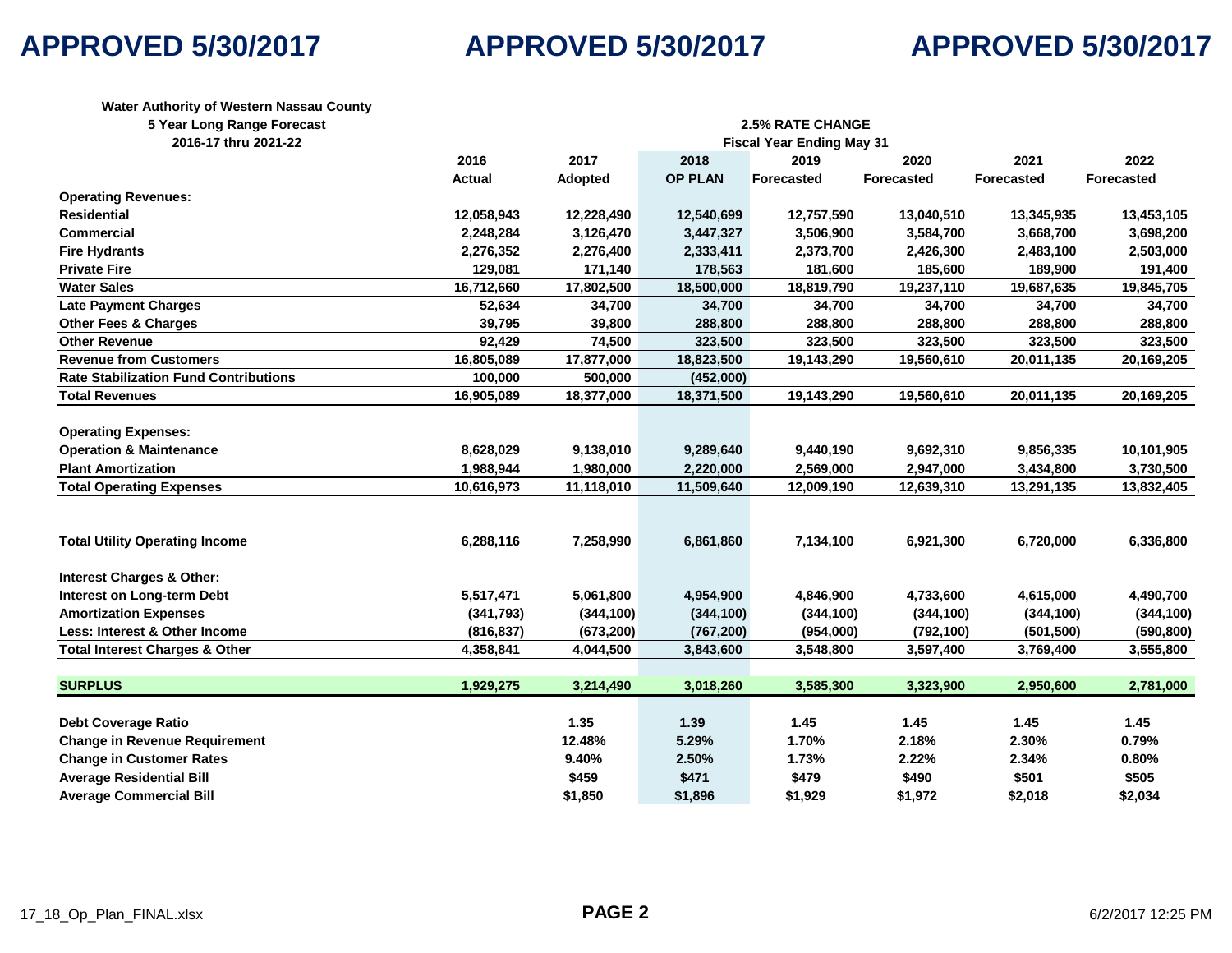

## **Water Authority of Western Nassau County 2016-17 thru 2021-22 Operation & Maintenance Expense**

|                                                 | <b>Fiscal Year Ending May 31</b> |             |             |             |             |             |             |
|-------------------------------------------------|----------------------------------|-------------|-------------|-------------|-------------|-------------|-------------|
|                                                 | 2016                             | 2017        | 2018        | 2019        | 2020        | 2021        | 2022        |
|                                                 | Actual                           | Op Plan OLD | Op Plan NEW | Projected   | Projected   | Projected   | Projected   |
| <b>Summary by Functional Cost:</b>              |                                  |             |             |             |             |             |             |
| <b>Supervisory Salaries</b>                     | \$1,126,539                      | \$1,181,120 | \$1,380,240 | \$1,310,370 | \$1,378,350 | \$1,356,585 | \$1,318,255 |
| <b>Non Supervisory Salaries</b>                 | 2,243,385                        | 2,338,410   | 2,305,480   | 2,300,680   | 2,363,940   | 2,393,730   | 2,475,010   |
| <b>Payroll Overheads</b>                        | 1,775,409                        | 1,934,010   | 2,071,390   | 2,078,810   | 2,203,830   | 2,261,250   | 2,341,370   |
| <b>Purchased Power</b>                          | 1,198,568                        | 1,348,000   | 1,257,600   | 1,295,300   | 1,334,200   | 1,374,200   | 1,415,400   |
| <b>Chemicals</b>                                | 290,710                          | 230,000     | 216,000     | 222,500     | 229,200     | 236,100     | 243,200     |
| <b>Insurance Costs</b>                          | 329,122                          | 304,150     | 313,920     | 323,420     | 333,120     | 343,120     | 353,420     |
| <b>Central Operations Office:</b>               | 256,950                          | 157,100     | 164,450     | 174,350     | 179,450     | 184,750     | 190,250     |
| <b>Special Services:</b>                        |                                  |             |             |             |             |             |             |
| <b>Engineering Services</b>                     | 28,878                           | 20,000      | 20,000      | 20,600      | 21,800      | 23,100      | 24,500      |
| <b>Customer Outreach &amp; Education</b>        | 9,921                            | 15,100      | 15,200      | 15,500      | 15,800      | 16,100      | 16,400      |
| <b>Legal Services</b>                           | 124,615                          | 125,000     | 175,000     | 130,000     | 136,500     | 143,300     | 150,500     |
| <b>Investment Consultant</b>                    |                                  |             | 7,500       |             |             |             |             |
| <b>Audit Fees</b>                               | 29,750                           | 36,700      | 36,700      | 37,800      | 38,900      | 48,100      | 41,500      |
| <b>Uncollectibles</b>                           | 25,188                           | 15,800      | 17,600      | 17,600      | 17,600      | 17,600      | 17,600      |
| <b>Materials</b>                                | 96,302                           | 42,700      | 43,500      | 44,800      | 46,100      | 47,500      | 48,900      |
| <b>Clearing Accounts:</b>                       |                                  |             |             |             |             |             |             |
| <b>Laboratory Charges</b>                       | 105,648                          | 100,000     | 102,000     | 257,100     | 120,000     | 126,000     | 132,300     |
| <b>Tools &amp; Equipment including Uniforms</b> | 52,052                           | 55,410      | 40,670      | 41,870      | 43,170      | 44,470      | 45,770      |
| <b>Transportation Costs</b>                     | 263,473                          | 284,670     | 284,430     | 285,630     | 314,490     | 291,270     | 303,970     |
| <b>Information Systems</b>                      | 117,717                          | 212,700     | 211,900     | 218,300     | 224,900     | 231,700     | 238,600     |
| <b>General Office Supplies &amp; Expenses</b>   | 113,982                          | 110,400     | 115,200     | 118,700     | 122,200     | 125,800     | 129,600     |
| <b>Administrative</b>                           | 27,137                           | 38,400      | 45,420      | 46,920      | 48,420      | 49,920      | 51,420      |
| <b>Training &amp; Education</b>                 | 330                              | 23,600      | 18,720      | 19,320      | 19,920      | 20,520      | 21,120      |
| <b>Contractors:</b>                             |                                  |             |             |             |             |             |             |
| <b>Well &amp; Pump Overhauls</b>                |                                  | 83,350      | 80,700      | 94,700      | 99,400      | 104,400     | 109,600     |
| <b>Snow Removal &amp; Ground Maintenance</b>    | 82,134                           | 11,070      | 12,350      | 12,750      | 13,150      | 13,550      | 13,950      |
| <b>Structures &amp; Improvements</b>            | 1,670                            | 94,240      | 12,250      | 18,650      | 19,750      | 20,950      | 22,250      |
| <b>Water Treatment</b>                          |                                  | 16,400      | 16,400      | 17,200      | 18,100      | 19,000      | 20,000      |
| <b>Mains, Services &amp; Hydrants</b>           | 86,411                           | 58,000      | 61,000      | 64,100      | 67,300      | 70,700      | 74,200      |
| <b>Paving Contractors</b>                       | 112,065                          | 53,800      | 59,600      | 62,600      | 65,700      | 69,000      | 72,500      |
| <b>Billing, Inserting &amp; Mailing</b>         | 65,406                           | 70,010      | 72,000      | 74,200      | 76,400      | 78,700      | 81,100      |
| <b>Production Miscellaneous</b>                 | 21,189                           | 45,750      | 42,500      | 43,800      | 45,100      | 46,500      | 47,900      |
| <b>T &amp; D Miscellaneous</b>                  | 18,348                           | 102,120     | 62,920      | 64,820      | 66,820      | 68,820      | 70,820      |
| <b>Customer Service Miscellaneous</b>           | 25,130                           | 30,000      | 27,000      | 27,800      | 28,700      | 29,600      | 30,500      |
| <b>Total Summary by Functional Cost</b>         | 8,628,029                        | 9,138,010   | 9,289,640   | 9,440,190   | 9,692,310   | 9,856,335   | 10,101,905  |